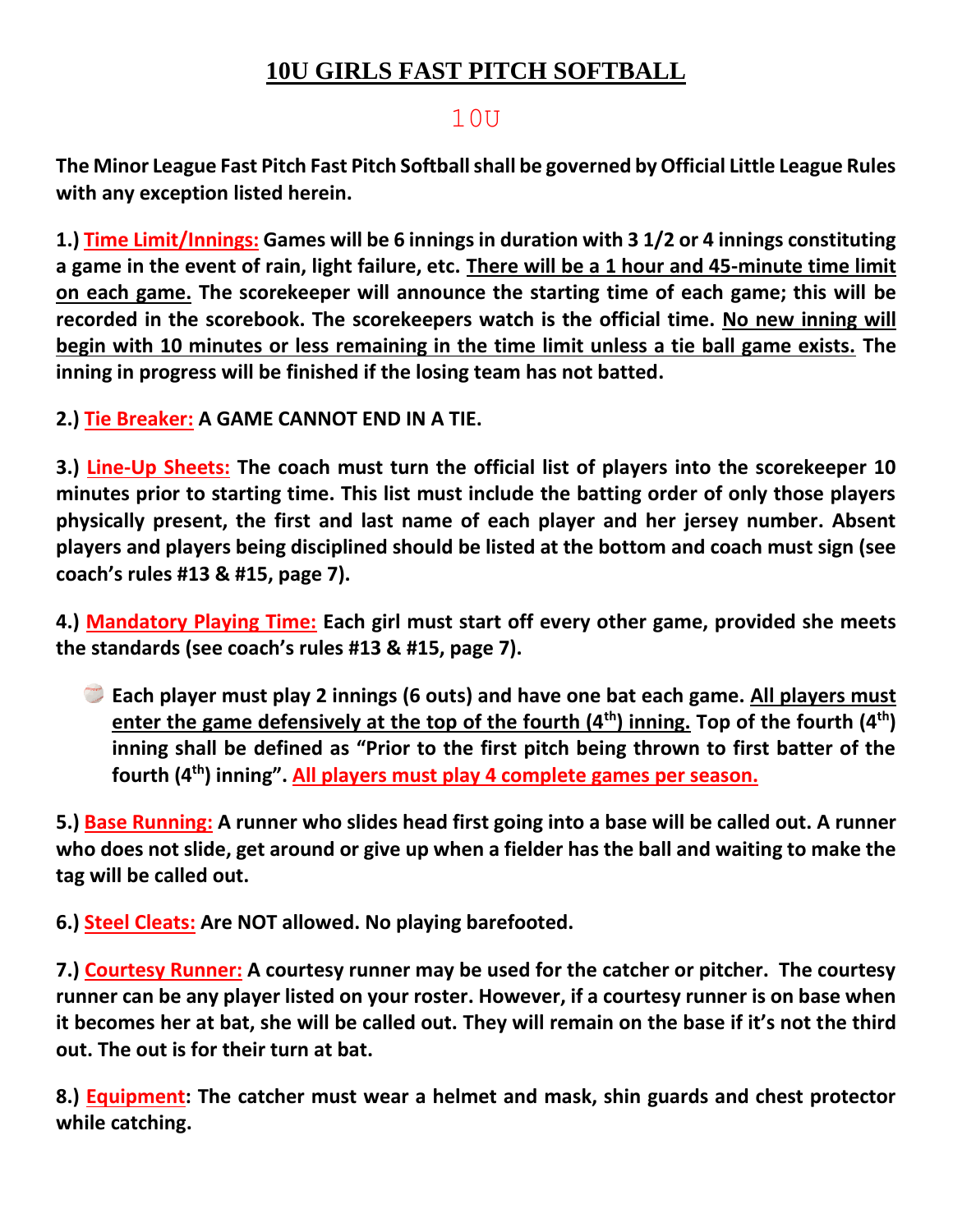**9.) Defensive Players: 9 players will play defense.** 

**10.) Run Rule: This league will follow 10 runs ahead after 4 innings (3 ½ if home team leading).** 

**11.) Substitution: Any of the starting players may withdraw and re-enter once, provided such player occupies the same batting position whenever she re-enters and provided the substitute has completed her mandatory playing time. A substitute may not re-enter once she is withdrawn from the game.** 

**12.) Dugout Procedures/Players on Deck: There can be at the most, only three adults (manager and two coaches) and ball players in the dugout at any one time. When team is batting, everyone must be in the dugout except the base runners, batter and two base coaches. When team is in the field, substitutes and all coaches must be in the dugout.** 

**13.) Foul Balls: The batting team must chase all foul balls (coaches are responsible for returning balls to the umpire).** 

**14.) Equipment: All batters and base runners shall wear batting helmets.** 

**15.) Intentional walk: Intentional walk rule will apply. By acknowledgment from the pitcher to the umpire of an intentional walk, a batter may be awarded first base without the required four pitches.** 

**16.) Infield Fly: The infield fly rule will apply.** 

**17.) Bunting: Bunting is allowed.** 

**18.) BATS: Fast pitch bats must be used with a BPF 1.2 sticker on them. The bat shall be no more than 33" in length, not more than 2 ¼" in diameter.**

**19.) Drop Balls-on-Third Strikes: On the third strike, the batter is out even if the catcher drops the ball. Therefore, the batter cannot advance to first base if this occurs.**

**20.) Completion of ½ innings: Offensive innings will consist of three (3) outs or a team may score a maximum of five (5) runs. The last inning will be considered either the 6th inning or if time runs out in the top of a previous inning.**

**21.) Double Bag 1st Base: A double bag shall be used at 1st base, the double portion (orange) of the bag being in foul territory abutting 1st base. If there is a play on a batter going to 1st base, the batter MUST touch the portion of the Double Bag (orange) extending into foul territory. The batter shall be called out for failing to do so.**

**22.) There will be a continuous batting order**